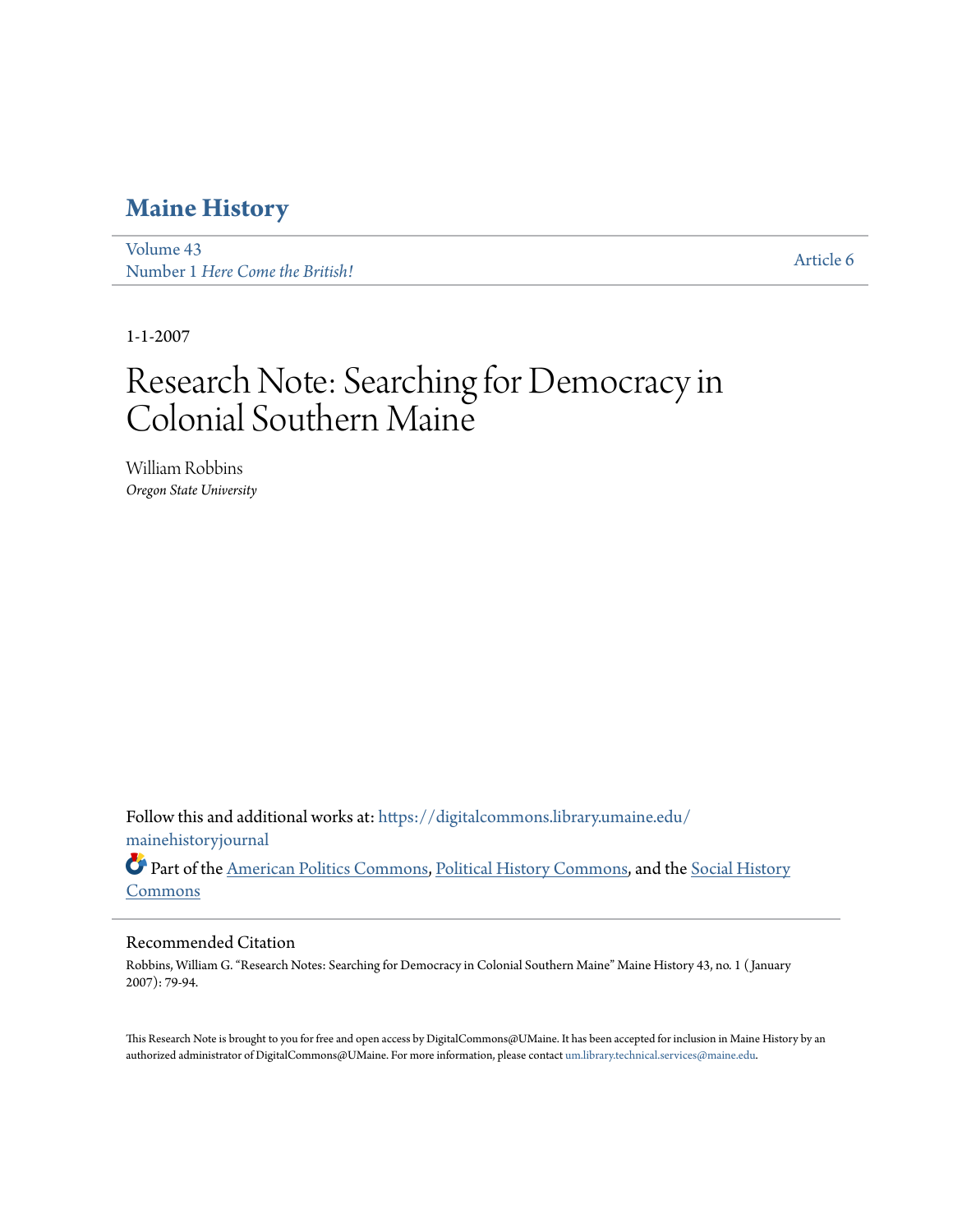

dant industrial energy, drawing settlers and speculators to the area. The Saco both united and divided View of Saco Falls, 1829. In colonial Maine, rivers like the Saco promised easy transportation and abunthese settlers as it shaped the towns that grew along its banks. George Folsom, History of Saco and Bidde-View of Saco Falls, 1829. In colonial Maine, rivers like the Saco promised easy transportation and abun-*History of Saco and Bidde-*The Saco both united and di these settlers as it shaped the towns that grew along its banks. George Folsom, y, drawing settlers and speculators to the area. dant industrial energ *ford* (1830).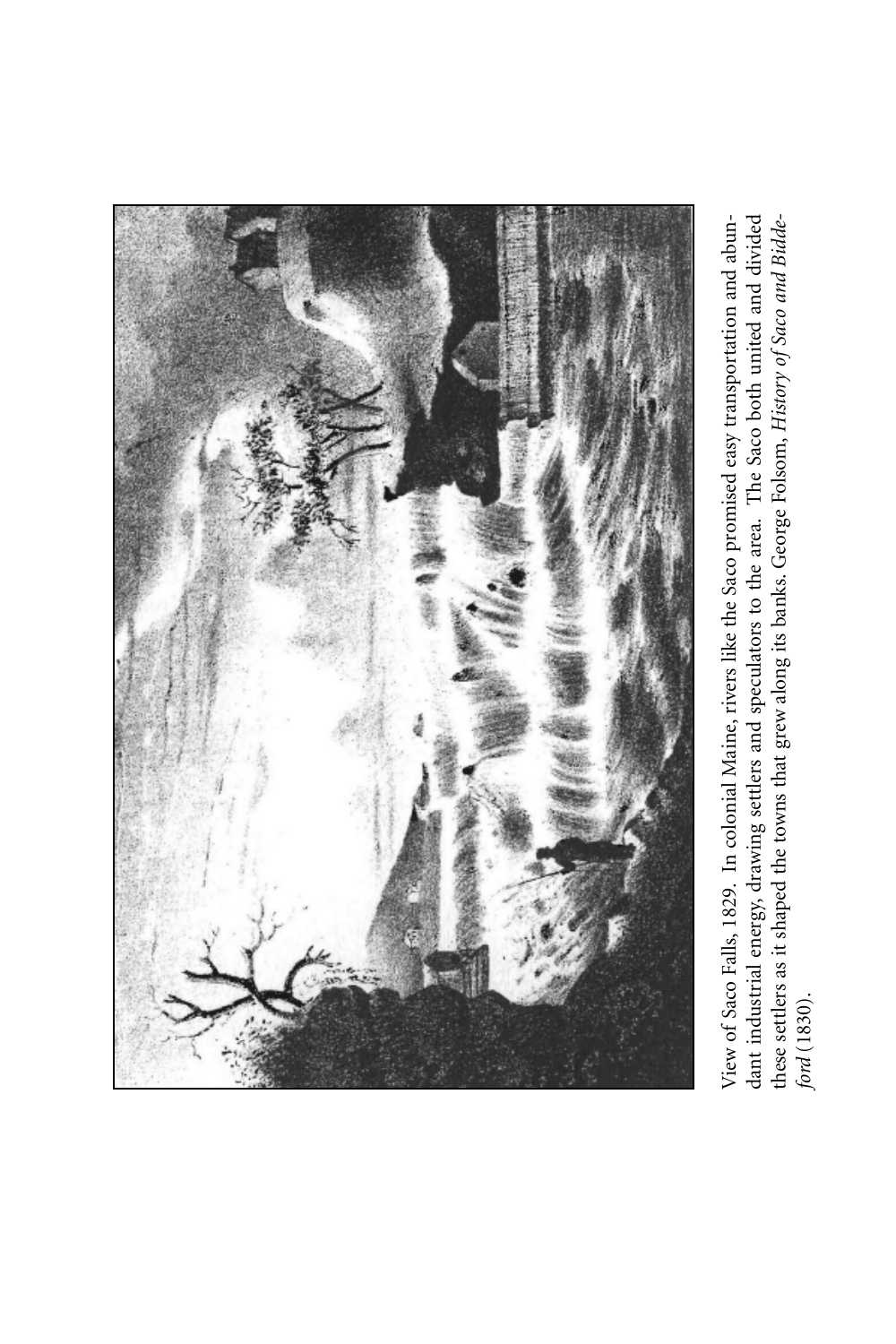## RESEARCH NOTE: SEARCHING FOR DEMOCRACY IN COLONIAL SOUTHERN MAINE

#### BY WILLIAM G. ROBBINS

*William Robbins is Emeritus Distinguished Professor of History at Oregon State University. He received his PhD from the University of Oregon in 1969, and his professional interests center on forest and environmental history. He has authored and edited eleven books and served as the editor of ENVIRONMENTAL REVIEW for two years. Robbins has received multiple awards for his research; in 1997, Oregon State University named him Distinguished Professor of History. The following article was originally written as a seminar paper for James Henderson's colonial history class during Robbins's brief tenure as a graduate student at the University of Maine. The methodology used in this research was quite innovative when it was written in 1966, as the so-called new social history had only just emerged. This era marked an exciting time in the social sciences, with new methods that allowed the historian to approach history "from the bottom up." Using census records, land records, tax lists, suffrage lists, and an array of other data, historians were able to uncover what life was like for ordinary workers, women, slaves, the illiterate, and a host of others who had been previously marginalized in the historical record. In this article, Robbins explored the social, economic, and political development of the Lower Saco River region of Maine, guided by the methodology of the new social history. His interest was in uncovering the prevalence of political and economic democracy in colonial Maine. The following article represents the preliminary research he conducted in 1966 in order to determine the potential for further inquiries into this question. Through this research, Robbins unearthed an array of potential opportunities for the historian with access to local records in the towns of Saco, Biddeford, and Buxton, Maine. While not a finished article, this research note raises many issues ripe for additional examination. These issues will be discussed at the end of the article.*

MAINE'S SACO RIVER drew many settlers to its banks in the sev-<br>enterth-century. While its waters are fed from New Hamp-<br>tively short the Saco was an important focal point for some of Maine's enteenth-century. While its waters are fed from New Hampshire's White Mountains, and its path through Maine is relatively short, the Saco was an important focal point for some of Maine's earliest colonial communities, and the river would determine the settle-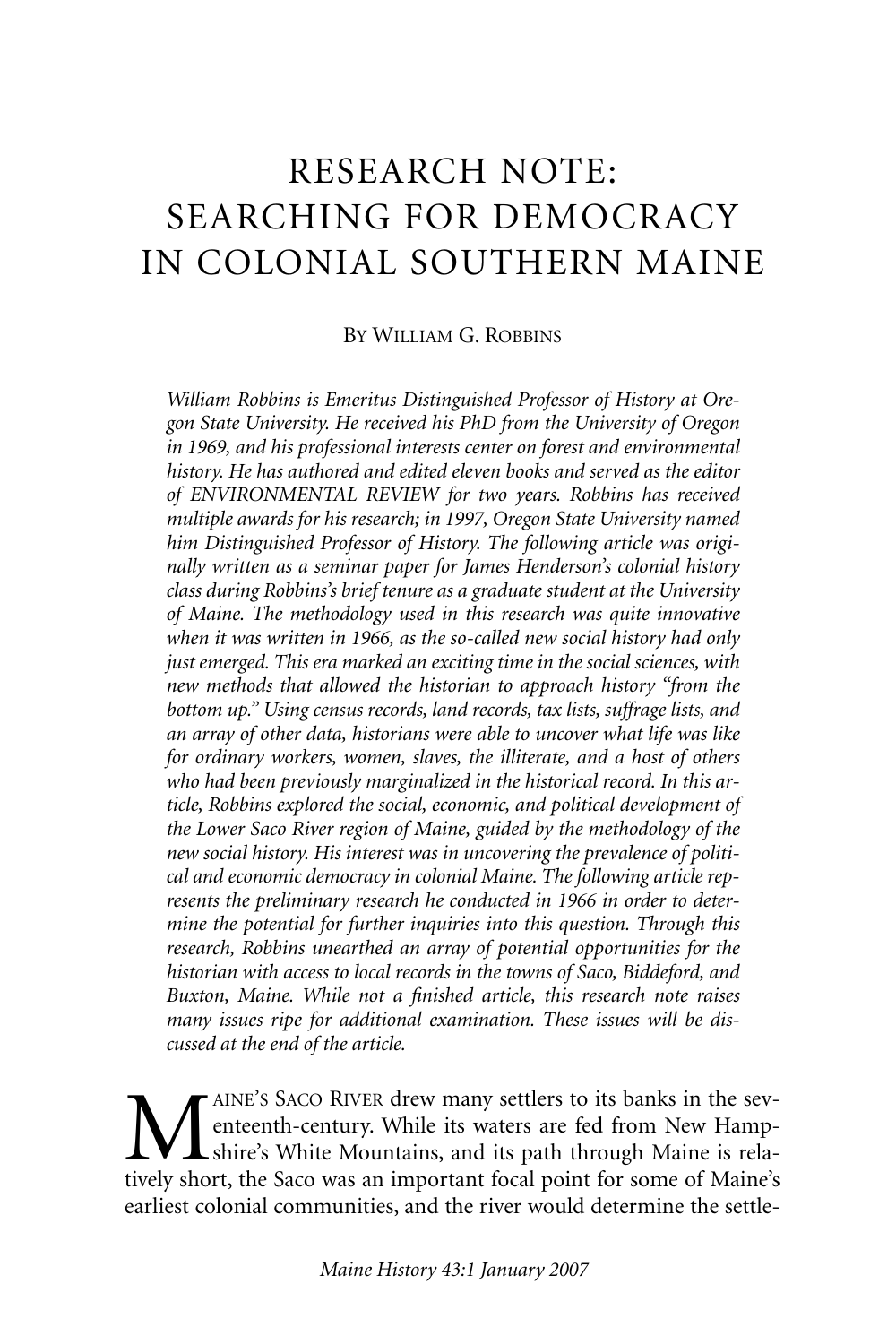ment patterns of these early colonists. The way these early Mainers dispersed themselves would say something about the nature of their political and social structure. The influence of the river, and the extent of democracy in Maine's colonial era, is illuminated in an investigation of the very lower reaches of the Saco River. As it winds south and eastward towards the Atlantic Ocean, the river passes by the town of Buxton, which lies on the east side of the river. Further on, just before it empties into Saco Bay, it passes through the towns of Saco and Biddeford, which, like so many other Maine communities, lie adjacent to one another across the river, Saco bordering Buxton on the eastern shore. While an examination of eighteenth-century Buxton, Saco, and Biddeford sheds light on the character of democracy in colonial Maine, it also leaves many questions unanswered.

Organizing these communities was not a simple, clear-cut process. This is most readily demonstrated in the array of names given to these communities over time. The repeated renaming of reflected the division of communities, as well as transfers of property ownership and political power. In February 1630 the Council for New England granted Thomas Lewis and Richard Bonighton land on the east side of the river.<sup>1</sup> Later the same year the Council granted a piece of land on the west side of the river to John Oldhan and Richard Vines.<sup>2</sup> By 1636 the two areas presented a well-organized plantation. During the 1650s the settlements came under the jurisdiction of Massachusetts and were formally organized as Saco.3 Saco did not retain the permanence implied in its formal organization, however. By 1690 the greater portion of the population migrated out of the area, driven by the uncertainties associated with King William's War. This war, which ended in 1699, was followed by Queen Anne's War, which lasted from 1703 to 1713. Both were part of a series of conflicts between England and France, known as the French and Indian Wars, that played themselves out in the American colonies for much of the seventeenth and eighteenth centuries; Indian allies contributed to the widespread hostilities throughout the Maine frontier. It was not until the Treaty of Portsmouth effectively ended Queen Anne's War in 1713 that people began to return to the lower banks of the Saco River.

The first evidence of reorganization appears on March 15, 1717, when the town elected its first officers and levied a rate to pay a minister's salary, along with other expenses.<sup>4</sup> More than a year later, on November 14, 1718, Saco experienced its first name change when the General Court incorporated both sides of the river as Biddeford. The town's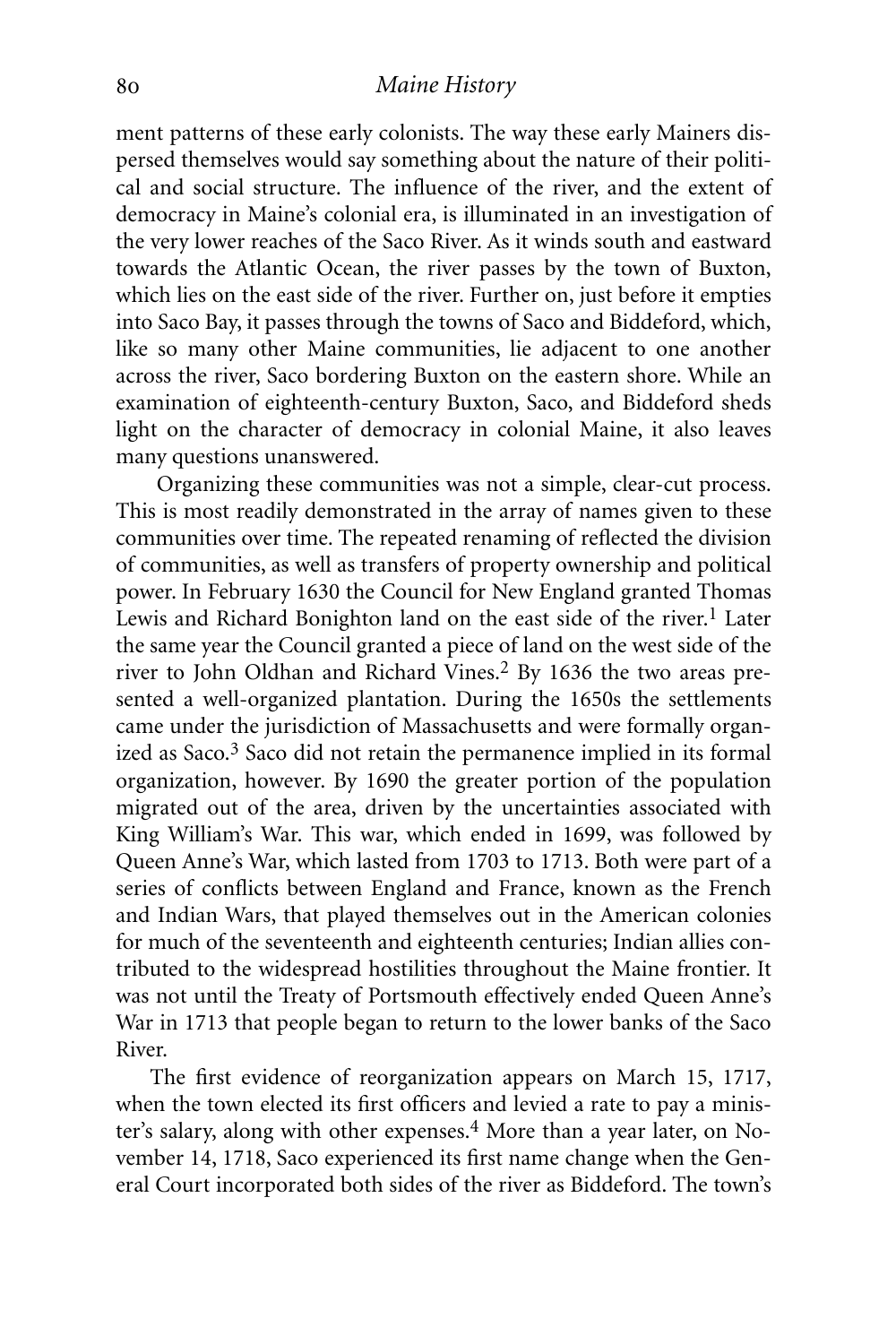first recorded meeting took place the following March when a vote determined Humphrey Scamman, Benjamin Haley, and Ebenezer Hill selectmen. In May 1719 the town elected Scamman to represent Biddeford at the General Court in Boston.5 Biddeford experienced a degree of relative permanence from 1719 until 1762, as throughout these years the settlements remained under one municipal government. In 1762, however, the territory and inhabitants of the east side of the Saco River were incorporated under the name of Pepperrellborough. This lasted until 1805, when the town became Saco.<sup>6</sup>

According to one local historian, the period after the resettlement of Biddeford was crucial. "Between 1718 and 1762, when Saco was Biddeford, many changes occurred which permanently affected the economic and social structure of the community."7 In 1716 and 1717 twenty-yearold William Pepperrell purchased two-thirds of what was known as the Bonython tract on the east side of the river. $8$  He then sold part of this holding to Nathaniel Weare and mariner Humphrey Scamman. Weare and Scamman then built a saw mill and lodging house and gave Pepperrell half interest as partial payment for the property.<sup>9</sup> Pepperrell sold only a small portion of his immense interest in Biddeford during his lifetime. He made few improvements on his holdings, which were located on the eastern side of the river. When he died in 1759 the schedule for his property in town amounted to over 5,500 acres. The security Pepperrell's progeny likely assumed upon the inheritance of his vast estate was short-lived. In 1779 the Pepperrell estate was confiscated by the Massachusetts General Court because of Sir William's grandson's Tory sympathies. This was a scenario repeated throughout the American colonies during the Revolutionary period. It was Colonel Thomas Cutts, perhaps the most influential person in the early history of Biddeford and Pepperrellborough, who purchased nearly half of Pepperrell's confiscated lands.10

Cutts came to the area from Kittery in 1758. The following year he purchased a small part of Indian Island (now Factory Island) in the Saco River, opened a store, and over the years built a thriving business. By the end of the Revolution Cutts had eighty-four pieces of real estate appraised at \$96,626. Judging from his accounts, he was a powerful figure in eighteenth-century Maine.<sup>11</sup> Along with Amos Chase, Thomas Gilpatrick, Jr., and Benjamin Nason, Cutts was instrumental in building the first bridge across the Saco River, and later Cutts purchased the shares owned by Chase and Nason.<sup>12</sup> For a town whose residents were separated by a great river, the bridge must have been a welcome addi-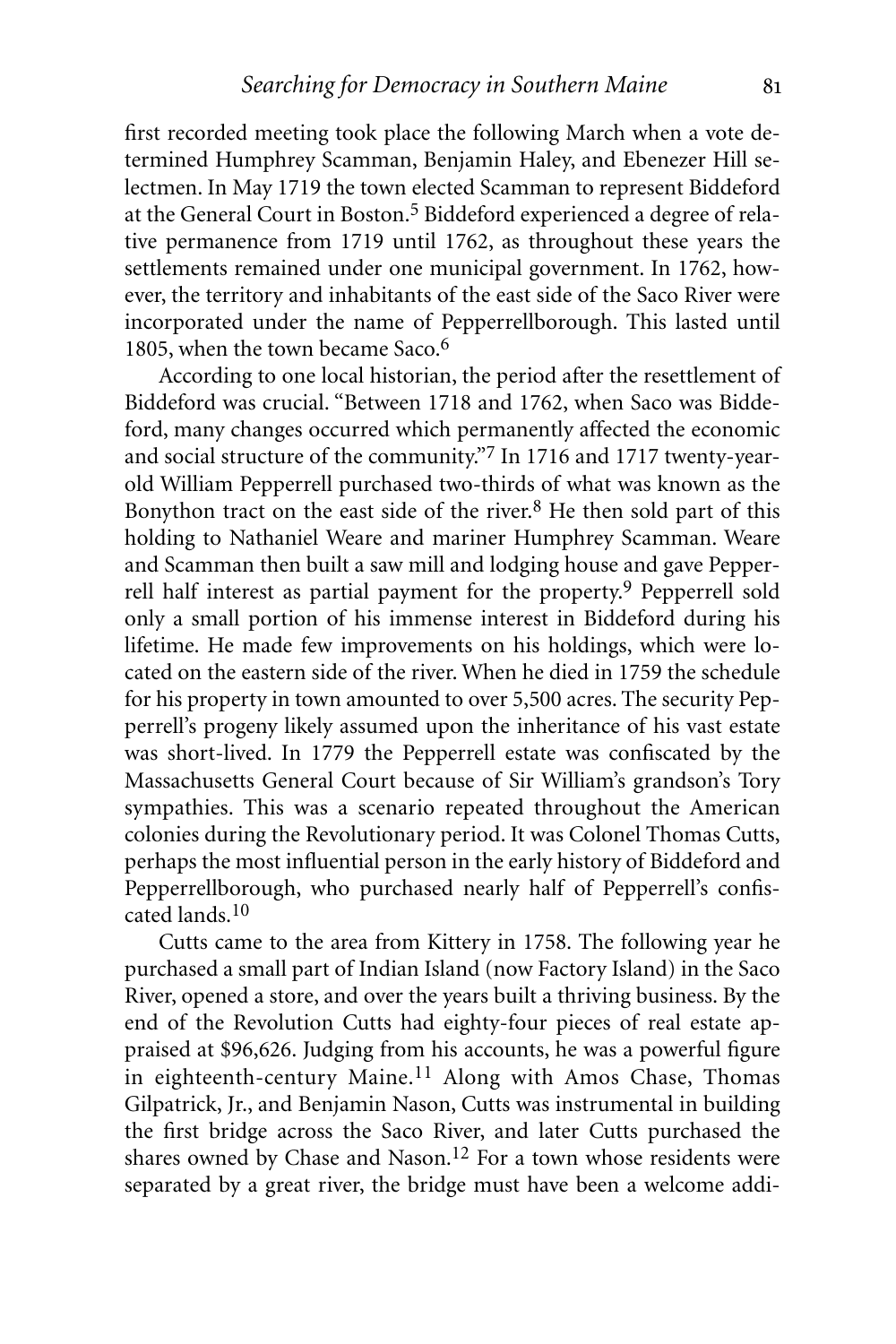

In 1716-1717 William Pepperell purchased two-thirds of the Bonython tract on the east side of the Saco, an estate that included over 5,500 acres. In 1779 the lands were confiscated due to Tory sympathies among Pepperell's descendents. Colonel Thomas Cutts, perhaps the most influential person in the early history of Biddeford and Pepperrellborough, purchased nearly half of the confiscated lands. Maine Historical Society Collections.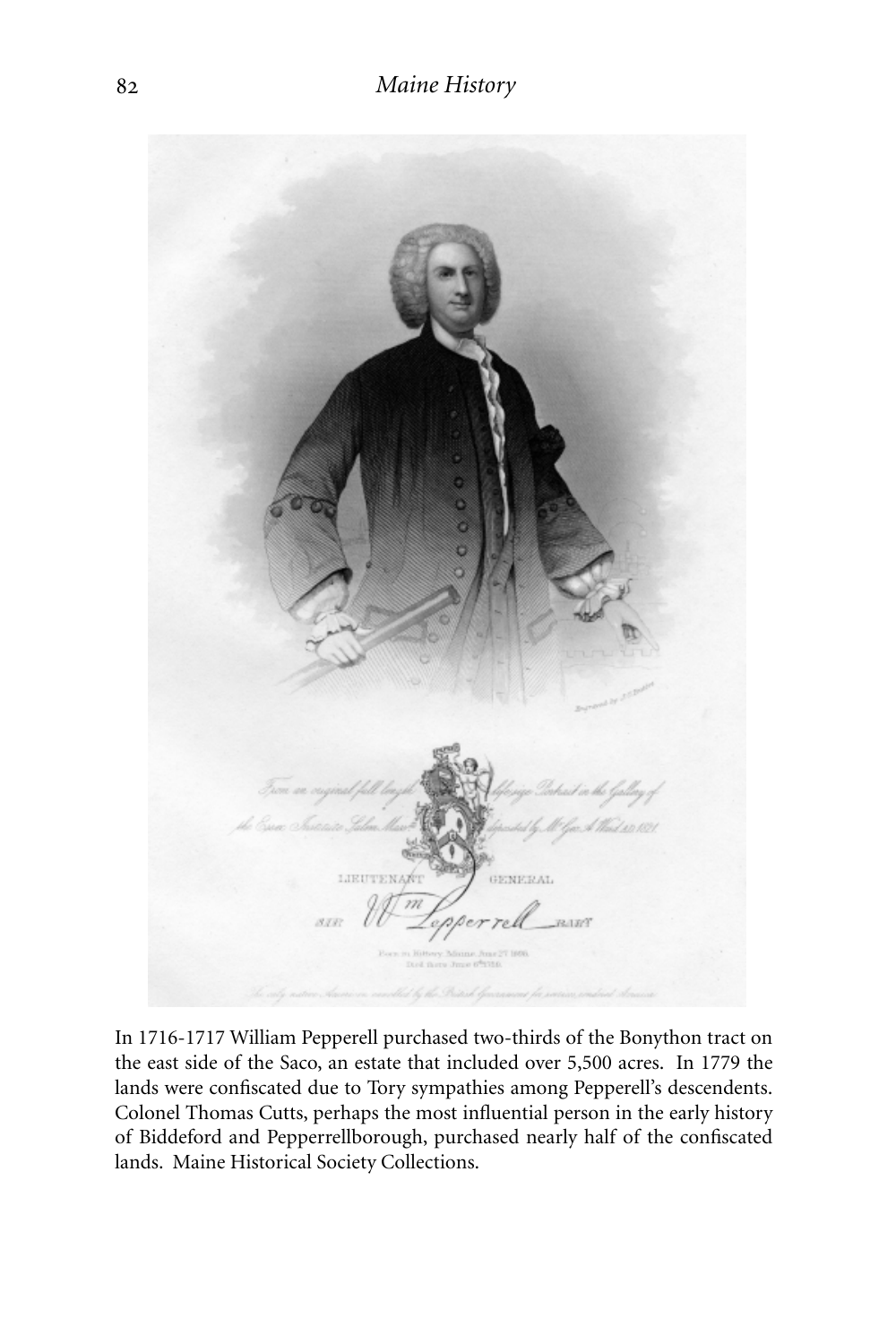tion, but the imposition of the toll, while necessary for those who invested in the bridge's construction, would eventually serve to divide the people of Biddeford. In 1762 the town was reorganized into two distinct municipalities. Ultimately, geography dictated autonomous community development.

The first indication of a division between the two communities occurred in March 1752. During a town meeting, the community passed a measure leading to the construction of a new meetinghouse on the river's west side. Thirty persons, most of them from the eastern shore, entered their dissent, and that April east-side residents established their own separate parish. The meetinghouse, which was completed on the western side of the river in 1759, was not built at the charge of the town, but by subscriptions from its inhabitants.13 Meanwhile, the inhabitants on the east side of the Saco River made plans to build their own meetinghouse. Townspeople debated whether the town should devote money for the completion of the new east-side meetinghouse or repair on the meetinghouse on the west side of the river.<sup>14</sup> In 1757 the members in attendance at the Biddeford town meeting passed the following: "That the meeting house now erected on the east side of the river be a meeting house for the public worship on said side and be finished by the inhabitants of said side at their own cost and charge." The town's Reverend Mr. Morrill was permitted to preach there "one third of his time the year ensuing."15

At a town meeting held on April 12, 1762, freeholders and qualified voters concluded the following:

Voted to sett of the Inhabitants on the East Side of the Saco R. in said Town as a District and allow said District theire just proportion of the towns personage, Lands with the Buildings theron Bought for the Revd Mr. Moses Morrill as Shall be adjuged by a Comm. to be chosen by the said Town at said Meeting if they see fit; and the following Value thereof be Assessed of the Inhabitants of the West Side of ye R. To be paid to said District when they shall be so constituted by the General Court: on said Districts giving the Inhabitants on the West Side of ye R. a Discharge in full of their Interest in the afore-said Previledge.16

The following month a petition was sent to Governor Francis Bernard from "sundry inhabitants of Biddeford." The petition contained a request from the inhabitants on the eastern side of the river for incorporation as a separate district. The petitioners referred to the vote of the town meeting the previous month and gave as their reason for separa-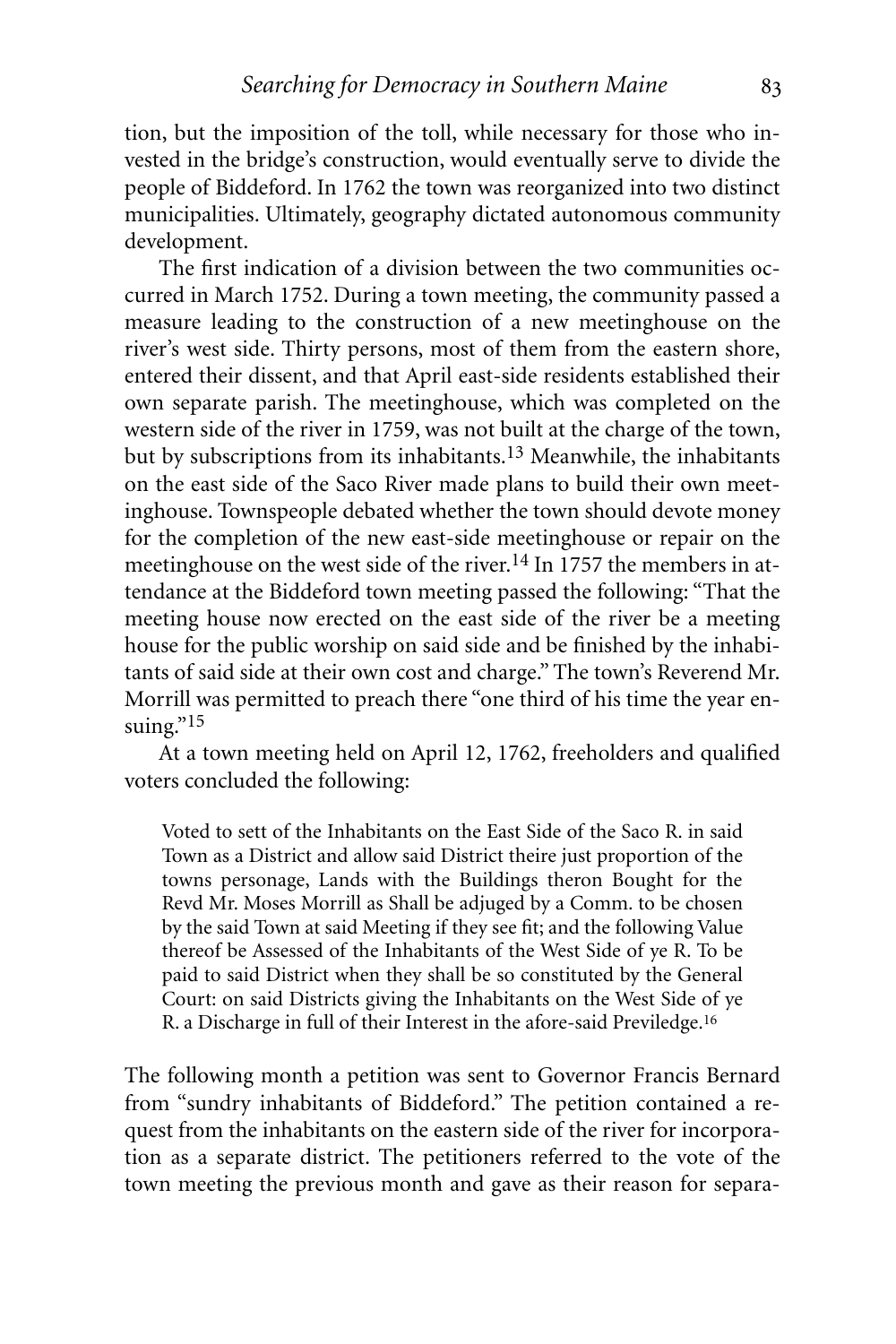tion the "difficulties naturally attending the crossing [of] said River particularly to attend the necessary Duty of the Public Worship of God.." Signatories to the petition were:

| John Googins                 | Gershom Billings      |
|------------------------------|-----------------------|
| James Gray                   | Robert Patterson, Jr. |
| Beniamin Jellson             | James Patten          |
| Robert Edgcomb               | William Jameson       |
| Joseph Libbey                | Samual Scamman        |
| John Maine                   | Ezra Daves            |
| Ebenezer Ayer                |                       |
| Samuel Dennett <sup>17</sup> |                       |
|                              |                       |

Evidently there was little opposition to the incorporation of the east side as a separate community. The General Court recognized their first request and incorporated those on the east side into the new town of Pepperrellborough. The community gained all the rights and privileges of a town, except that it would not have a representative to the General Assembly. Instead, it would join with Biddeford in choosing a representative.18

In July 1762 Pepperrellborough held its first town meeting, where the town elected Tristram Jordan, Amos Chase, and Robert Patterson, Jr. as selectmen. All three proved prominent in the affairs of Pepperrellborough.19 From the date of its incorporation to the year 1795, Pepperrellborough had approximately fourteen different men serving as selectmen.20 Four of this number served for one-year terms, while ten served much longer and more frequently: obviously, there was more continuity than change in local elected offices. Considering that eligibility for office-holding and franchise depended upon landholding status, and considering that a relative minority of the population held the majority of elected offices, it is likely that land ownership was limited in Pepperrellborough. Large numbers of men were surely employed in the saw mills and in enterprises belonging to men such as Thomas Cutts, and it was Thomas Cutts, and a rather select group of people, such as Tristram Jordan, Humphrey Pike, Ebenezer Ayer, and Samuel Scamman, who filled Pepperrellborough's important town offices from 1762 to 1814.<sup>21</sup>

A similar pattern is evident in Biddeford, where the same men returned yearly to the various elective offices. For example, only four men held the office of town clerk in the period 1717 to 1788: Humphrey Scamman (1717-1734); Samuel Jordan (1734-1741); Rishworth Jordan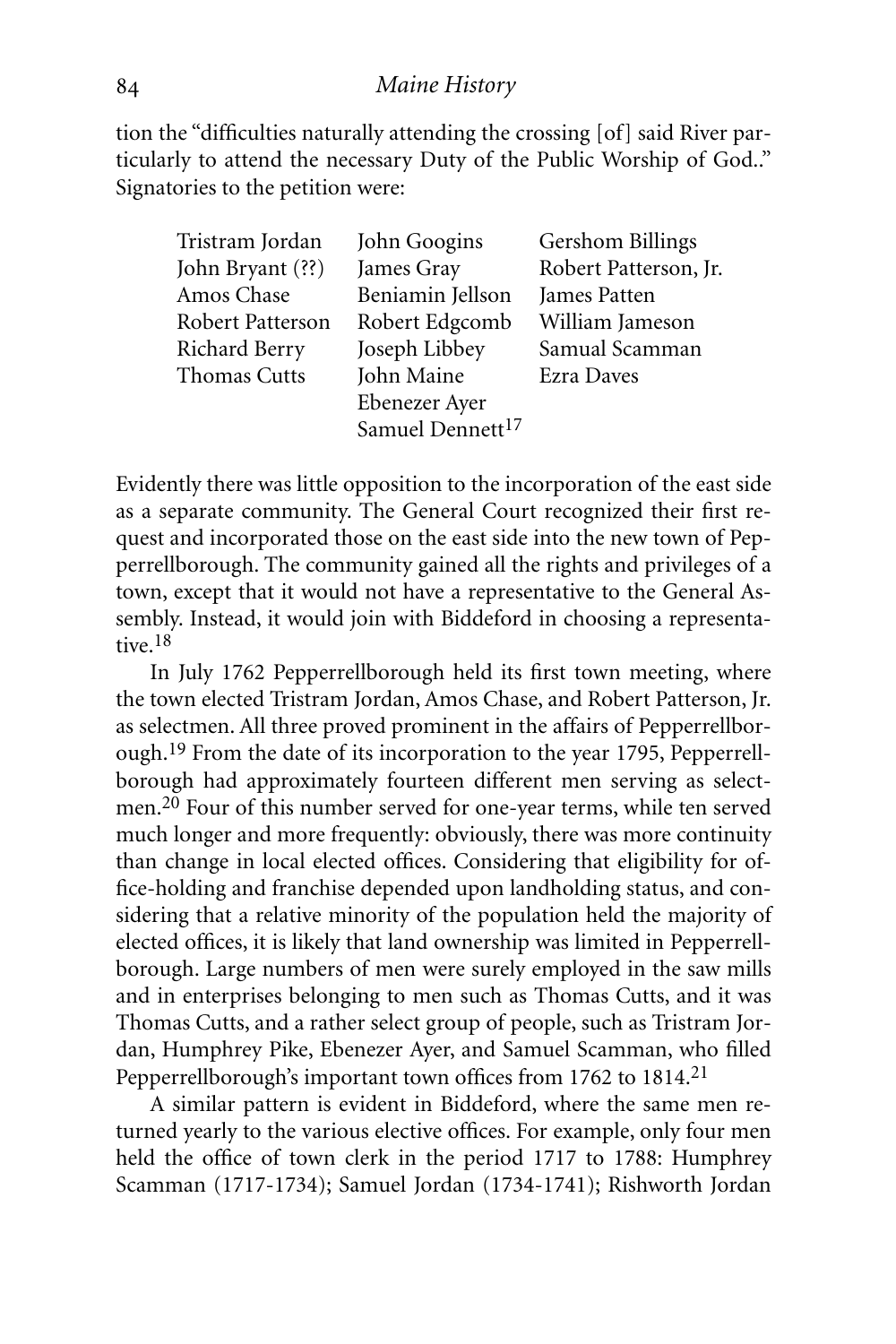

*Plan of Rivers of Saco and Kennebunk with Sea Coasts Between Them* (1731). The map, part of the Pejepscot Proprietors Records, indicates mills and roads in the developing lower valley settlements. Maine Historical Society Collections.

(1741-1780); Jeremiah Hill (1780-1788).22 Although it seems likely that the most able men in town filled these types of positions, the names that so continually recur in secondary accounts were the most prosperous in each community as well.

Many of the most prominent men in Biddeford and Pepperrellborough played important roles in the development of the upriver community of Buxton as well. Buxton's political evolution was considerably different, but it, too, was influenced by the French and Indian wars. The lands comprising present-day Buxton were part of the grant made by the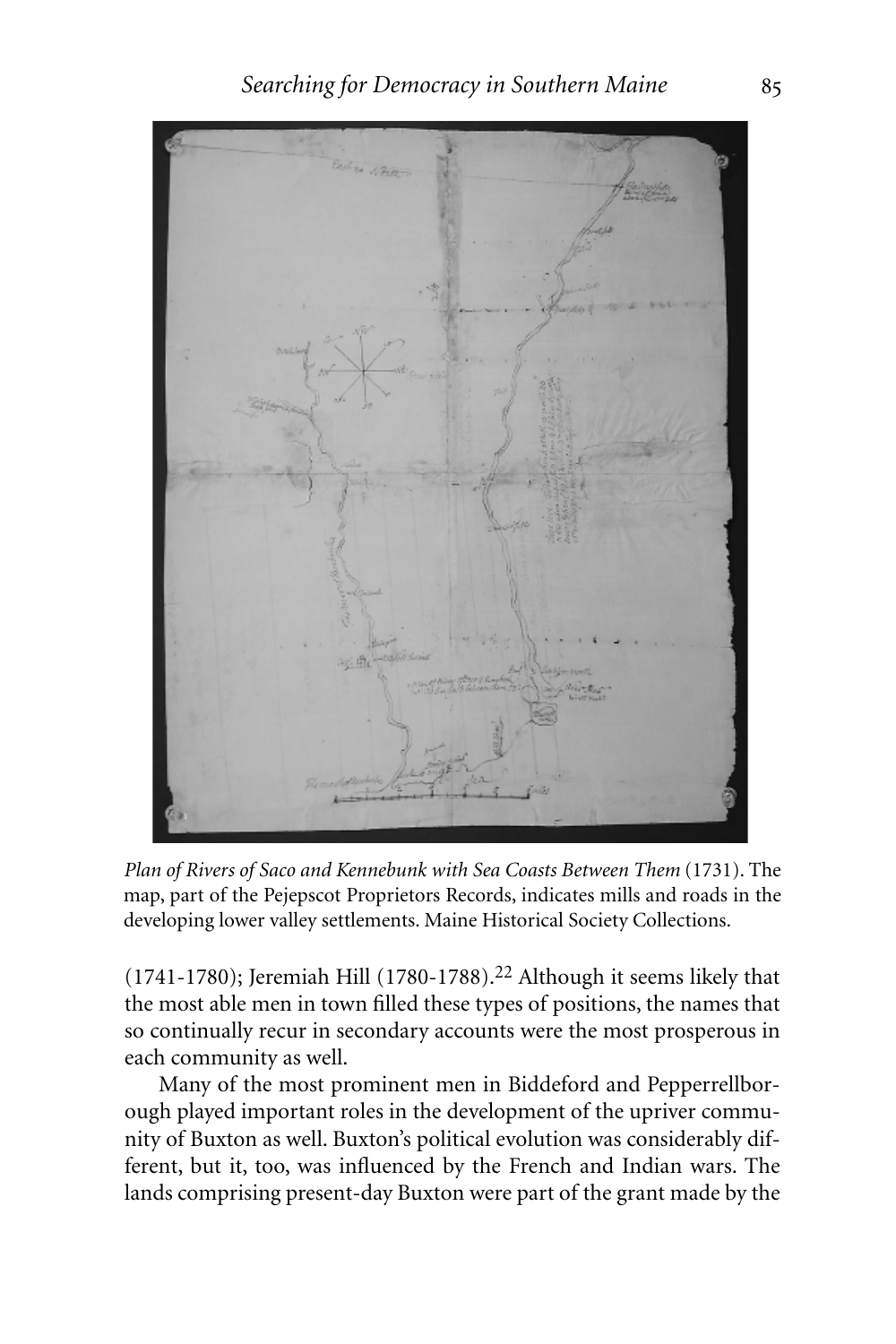General Court of Massachusetts in 1728 to the 840 men in that colony who participated in the expedition against the Naragansett Indians in King Phillip's War in 1675. Each proprietary of 120 members was directed to settle at least sixty families within seven years and to work towards the establishment of a formal town structure through such tasks as the erection of a meetinghouse and school and the election of a minister.23 The Buxton area was referred to as Narrangansett Township No. 1 until it was it was incorporated as a separate town in 1772.24

As early as 1741 Samuel Chase of Newbury, Thomas Gage, Nathan Withey, Joseph Simpson, and John Bryant had settled in the township at the behest of the proprietors.25 In 1742 the sixty-two inhabitants of Biddeford and Scarborough sent a petition to the General Court claiming that the proprietors of Narragansett Township, No. 1 had not settled their lots in accordance with the stipulations of the grant. They requested that the lots be forfeited and that "the Petitioners be admitted in their stead." They noted that they had considerably improved transportation facilities in the vicinity of the township in order to carry on their masting business.26 On this same date, those residing with the township submitted a petition requesting essentially the same thing – that the absentee proprietary land be declared forfeited. The following twelve names appear as signatories:

| Nathaniel Durel  |
|------------------|
| Nathan Whitney   |
| Samuel Ingalls   |
| M (obliterated)  |
| John Brooks      |
| James, $Jr^{27}$ |
|                  |

The General Court voted to defer action on the petitioners' request after being informed by proprietors that attempts would be made to meet the conditions of the grant.28 During a meeting on June 15, 1742, the proprietors in Newbury agreed to raise money to assist those already established in the township by assessing each proprietor a fixed fee. Part of this revenue was used to entice new settlers into the region.<sup>29</sup> In October and December the proprietors met to appoint committees to carry out the sale of lands belonging to delinquent proprietors.<sup>30</sup> The sales began in February, 1743.31 This prompt action convinced the General Court to pursue the matter no further. A perusal of the proprietary records during this period suggests that the proprietors acted in good faith. Sub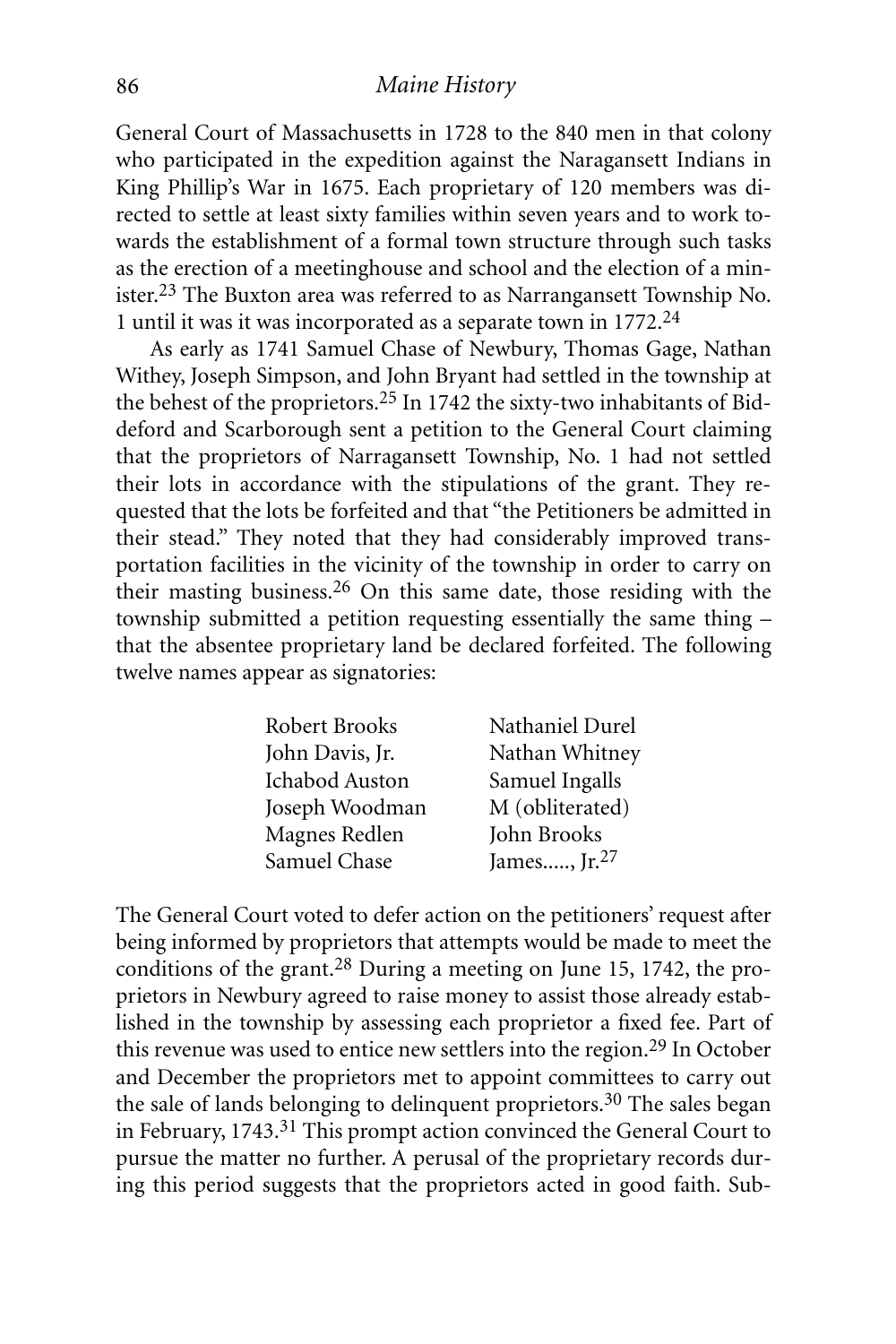stantial subsidies were available for individuals interested in settling in the township, and those proprietors who were delinquent in meeting proprietary assessments were quickly dispossessed of their holdings. The petitions of 1742 imply that the concern of those in surrounding communities was motivated by economic opportunism.

Apparently there was a great deal of concern on the part of the proprietors regarding the possibility of renewed hostilities between England and France through 1743 and into the early part of 1744. The defense of the community and the need for a highway between the Narragansett Township and the lower towns were issues that continually surfaced in the records.32 During the 1750s, proprietary business was still conducted at meetings held in Newbury and Rowley, although there is increasing evidence of activity within the township itself. The records of these meetings reveal little evidence of dissension between the absentee proprietors and the resident proprietors and subscribers.

In April 1764 residents of Narrgansett Township No. 1 indicated their desire for formal incorporation as a town by submitting a request to the proprietors. Although times were changing rapidly, absentee proprietors still exercised ultimate authority in proprietary affairs. The following year proprietors elected Tristram Jordan of the newly incorporated town of Pepperrellborough as the proprietor clerk for the Naragansett Township, and from then until 1772 evidence reveals that the Pepperrellborough and Biddeford proprietors were quite busy increasing their real estate holdings upriver, all the while maintaining their residences in the downriver towns. Finally in 1772 the Narragansett inhabitants and proprietors petitioned the General Court for incorporation, and later that year they incorporated as Buxton.<sup>33</sup> From all indications, the transition occurred with little dissent, implying that by this time, the great majority of proprietors must have become permanent residents of Buxton.34

The story behind the development of Biddeford, Saco, and Buxton reveals the influence of a small group of wealthy men who managed to increase their land ownership throughout the region and wield considerable political power in all three communities. It was the Saco River that connected these men to the extended communities along her banks. As their holdings along the river matured into three distinct communities at the end of the eighteenth century, their influence waned, but their impact remains to this day.

The development of Saco, Biddeford, and Buxton illustrates the many ways politics, economics, and geography dictates history. While economic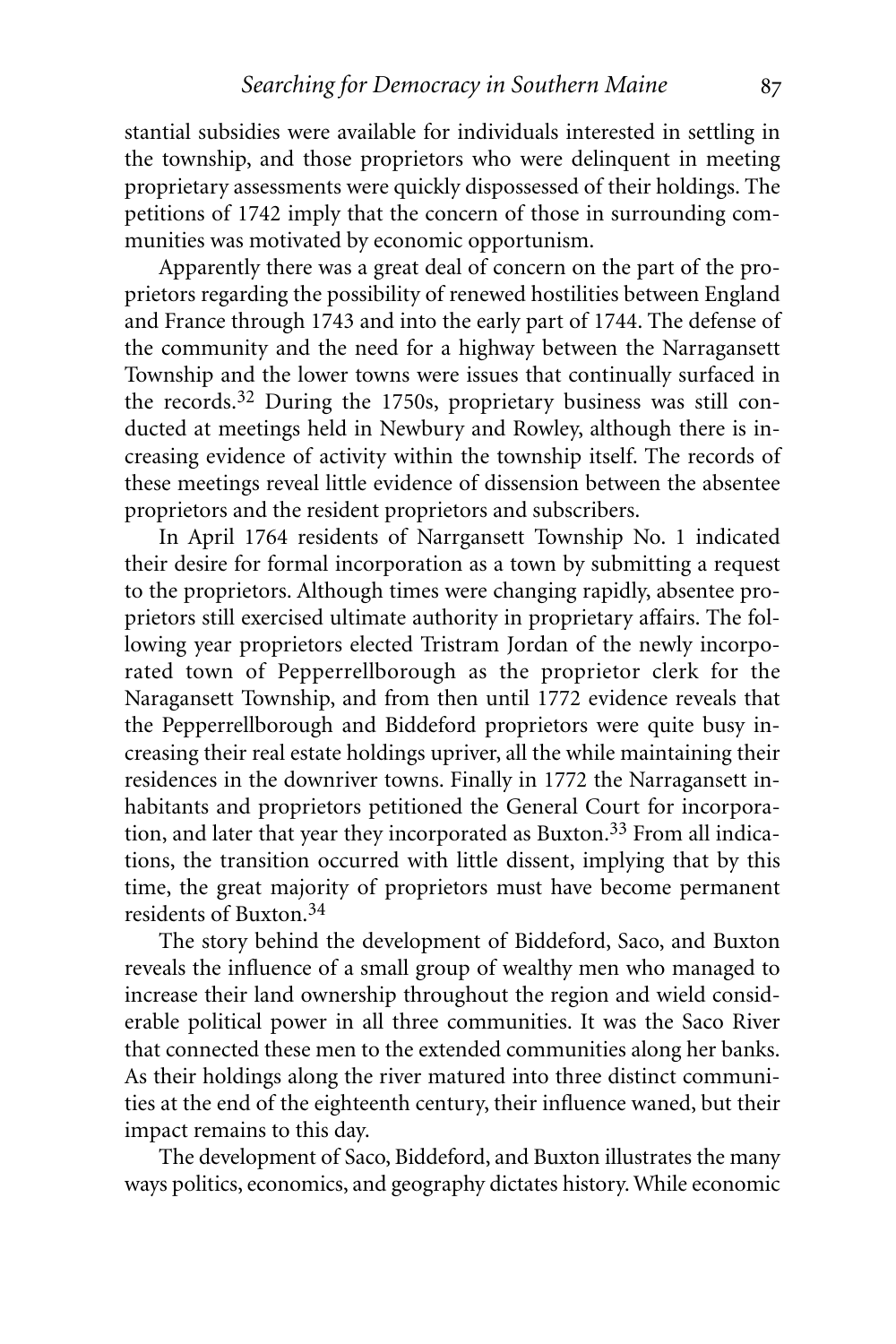

Prominent men in Biddeford and Pepperrellborough played an important role in developing the upriver community of Buxton (adjacent to the boundary in the upper right). Folsom, *History of Saco and Biddeford* (1830).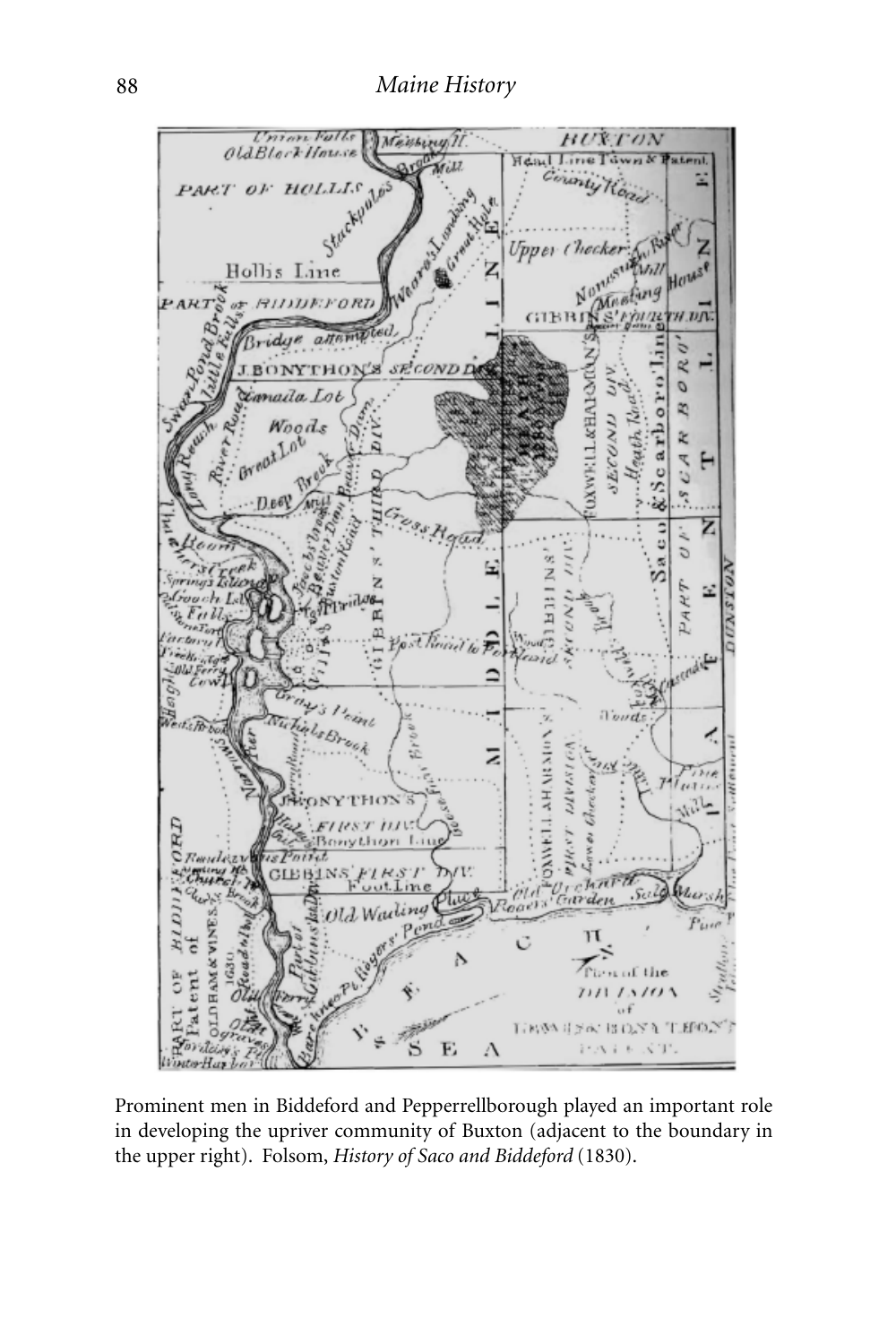leaders were important in shaping the towns, the river itself was also an important influence, connecting and at the same time dividing the people who lived along its banks. The river provided energy and transportation for the local sawmill and ship-mast industries, and drew inhabitants together in a common endeavor. It represented the wellspring of resources the communities depended upon as the towns grew and matured over time. But the river also divided those living along its banks, and as these connections were loosened, each community formed its own identity. Ultimately, the river that linked the settlers came to divide them, resulting in the formation of three distinct Maine communities.

*Robbins' preliminary research was motivated by a desire to determine whether political and economic democracy in eighteenth-century Maine was more widespread than historians had assumed. From an initial evaluation of the data included above, one would be compelled to conclude that a very small minority held the bulk of economic and political power. However, the research reflects only a small portion of the existing and still largely unexamined records. For those with access to the archives of these three Maine communities, research opportunities still exist.*

*An analysis of the land records, tax lists, rolls of freemen, lists of officeholders, voting records, and suffrage qualifications might lead to conclusions different than those contained in the article above. One might be interested in exploring the size and the number of land holdings within the local tax lists and land records of early Biddeford and Pepperrellborough residents. These records might determine, for instance, which sections of Pepperrell lands were purchased by Thomas Cutts during the Revolutionary period, indicating something about Cutts's financial standing and the role of other proprietors. While on the surface, they appear to be a small, wealthy elite, records might tell a different story of the origins or nature of their influence in these communities. Along this same vein, an analysis of local politics and the accompanying social and economic structure after 1762 might reveal continuity rather than change in political power. Here an inquiry into the size of land holdings required for possession of the franchise might illuminate some opposing conclusions to those in the above article. Related to this, it might be useful to explore the suffrage qualifications and voting records to determine the extent of political participation by ordinary men, and then compare the number and extent of land holdings and land holders to those who did not own land.*

*Analyzing the relationships between various groups would illuminate the nature of political democracy and economic opportunity in these com-*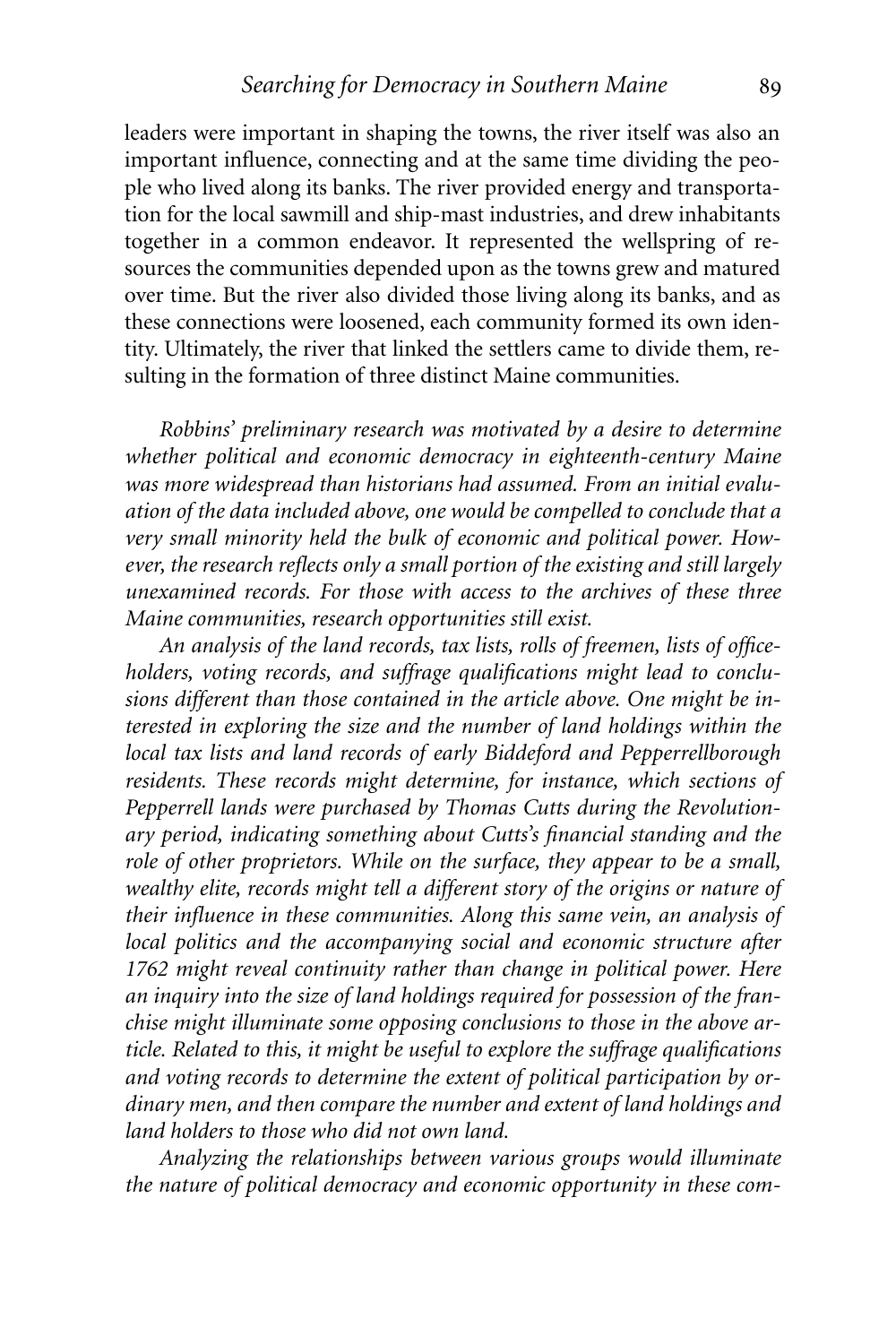*munities. Certainly a closer examination of tax lists and land holdings is necessary for a better understanding of the relationship between Naragansett Township No. 1 and the down-river communities. Here, one could compare the list of actual residents with absentee owners in the Naragansett Township to determine the influence of the proprietors of Biddeford and Saco in the development of Buxton. It might be interesting to investigate whether or not there were struggles between the old proprietors and the new town government of Buxton; answers to this inquiry might be found in Buxton's early town records.*

*From Robbins' research, it would appear that the transition to incorporation occurred with little dissent. A more definite conclusion awaits tabulation and evaluation of complete lists of proprietors, non-proprietors, tax lists, freehold lists, local voting qualifications, and land transfers between 1733, when the township was formed, and 1772, when the town was incorporated. Overall, a broad analysis of all economic groups in the three communities is necessary in order to comprehend the social structure of colonial southern Maine. Robbins's work offers a hint at the rewards awaiting the researcher. And in unearthing these records, inevitably new questions will emerge. Such is the promise of what we still call the new social history: some forty years after it emerged, we are still combing these rich documents for preliminary conclusions. This methodology presents an unending journey of exploration into the lives of ordinary Mainers.*

*Abigail Smith*

#### *SELECTED BIBLIOGRAPHY*

#### Published Primary Sources:

*Collection of the Maine Historical Society* (2nd series). Vols. I - XXIV. *Pepperrellborough First Church Records*. Saco: York Institute, 1914. *The Records of the Proprietors of Narragansett Township, No. 1*. Privately printed, 1871.

*Secondary Sources:*

- Adams, James Truslow. *American Revolutionaries in the Making*. Boston: Atlantic Monthly Press, 1923.
- Brown, Robert E. *Middle Class Democracy and the Revolution in Massachusetts*. Ithaca: Cornell University Press, 1955.
- Clayton, W. Woodford. *History of York County*. Philadelphia: Everts and Peck, 1880.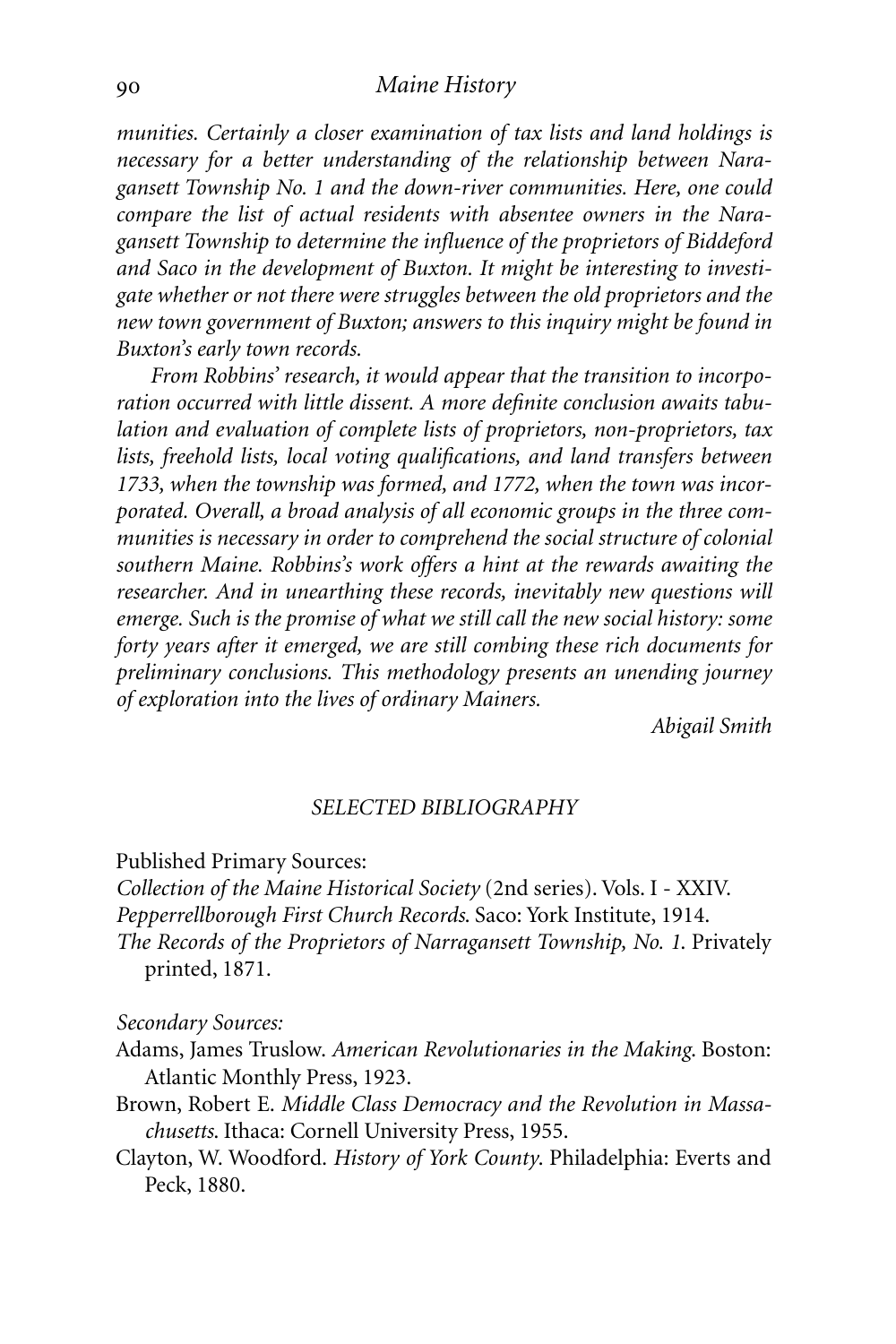Emery, George Addison. *Colonel Thomas Cutts*. Saco, 1917.

- Fairfield, Roy P. *Sands, Spindle, and Steeples: A History of Saco, Maine*. Portland: House of Falmouth, 1956.
- Folsom, George B. *History of Saco and Biddeford*. Saco: Alex C. Putnam, 1830.
- Grant, Charles S. *Democracy in the Connecticut Frontier Town of Kent*. New York: Columbia University Press, 1961.
- Greene, Evartts B., and Harrington, Virginia D. *American Population Before the Federal Census of 1792*. New York: Columbia University Press, 1932.
- Labaree, Leonard Woods. *Conservatism in Early American History*. Ithaca: Cornell University Press, 1955. First published in 1948.
- Marschall, J.M. *Buxton's Centennial*. Portland: Dresser, McLellan and Company, 1874.
- Owen, Daniel E. *Old Times in Saco*. Saco: Biddeford Times, 1891.
- Ridlon, G.T., Sr. *Saco Valley Settlements and Families*. Portland: Published by the author, 1895.
- Ring, Elizabeth. "A Reference List of Manuscripts Relating to the History of Maine," *The Maine Bulletin: University of Maine Studies*, Part I (1938).
- Williamson, William D. *A History of the State of Maine*. 2 Vols. Hallowell: Glazier, Masters and Company, 1832.

#### **NOTES**

1. *Collections of the Maine Historical Society*, Second Series, vol. 117 (hereafter MHSC; all volumes in this paper are from the second series.)

2. MHSC, p. 121.

3. William D. Williamson, *The History of the State of Maine* (Hallowell: Glazier, Masters, 1832), vol. 2, p. 395n; W. Woodford Clayton, *History of York County* (Philadelphia: Everts and Peck, 1880), p. 150.

4. George Folsom, *History of Saco and Biddeford* (Saco, Maine: Alex C. Putnam, 1830), p 203. Williamson, *History of the State of Maine*, p. 395. See Elizabeth Ring, *Reference List of Manuscripts Relating to the History of Maine* (Orono, Maine: University of Maine Studies, 1938); Roy P. Fairfield, *Sands, Spindles, Steeples: A History of Saco, Maine* (Portland: House of Falmouth, 1956). Fairfield is valuable for sources of manuscripts, especially for the later period of Saco history.

5. Folsom, *History of Saco and Biddeford*, p. 205.

6. Clayton, *History of York County*, p. 150. Williamson, *History of the State of Maine*, p. 394.

7. Fairfield, *Sands, Spindles, Steeples*, p. 13.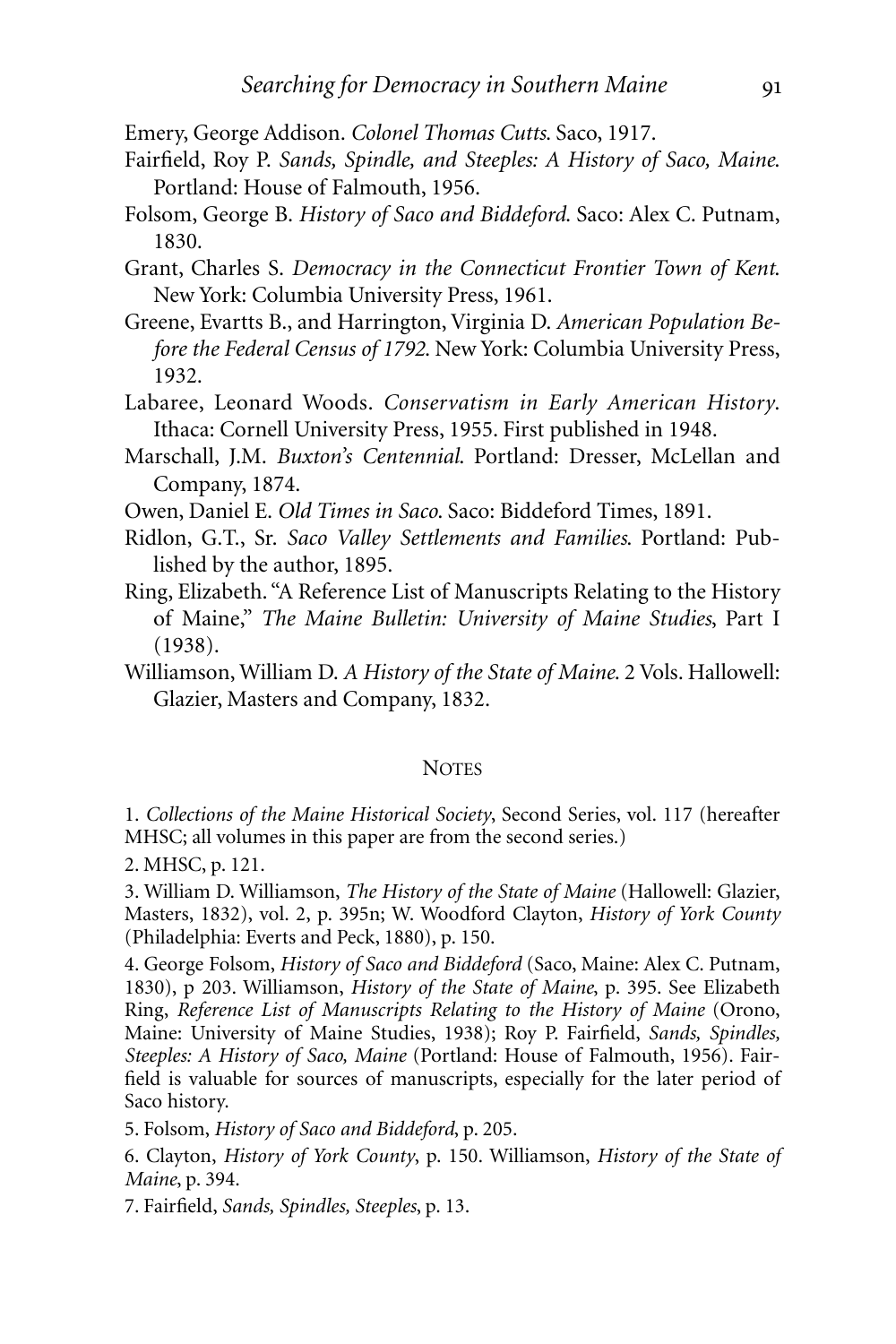8. This is the same tract granted to Richard Bonighton in 1630. It is this writer's assumption that Bonighton and Bonython were one and the same person.

9. Daniel E. Owen, *Old Times in Saco* (Saco, 1891), p. 52.

10. Clayton, *History of York County*, pp. 155-156; Owen, *Old Times in Saco*, pp. 66-67. Owen claims that the four acres granted by Pepperrell to the town in 1752 was the only land a Pepperrell ever granted to Saco. See also George Addison Emery, *Colonel Thomas Cutts* (Saco, 1917), p. 9.

11. Emery, *Colonel Thomas Cutts*, pp. 7-9.

12. Emery, *Colonel Thomas Cutts*, p. 12. Cutts does not appear to have been as avid for public office as some of his contemporaries. Emery lists the following: selectman, 1767-1769; chairman of the board, 1771; town treasurer, 1772-1794; representative to the General Court, 1780; councillor of Massachusetts, 1810. See MHSC, vol. 22, pp. 12-13.

13. Owen, *Old Times in Saco*, p. 66; Folsom, *History of Saco and Biddeford*, p. 265.

14. Folsom, *History of Saco and Biddeford*, p. 265.

15. Folsom, *History of Saco and Biddeford*, p. 266.

16. MHSC, vol. 13, p. 271.

17. MHSC, vol. 13, p. 279.

18. MHSC, vol. 13, p. 282.

19. Owen, *Old Times in Saco*, p. 70-71. The first Robert Patterson settled on Rendezvous Point in 1729. He died in 1769 at the age of ninety-seven. His son Robert lived to be eighty-four years old. Amos Chase came to Biddeford and located on the east side of the ferry, as he had purchased a portion of Humphrey Scamman's estate there. He worked the ferry several years. Tristram Jordan was the third son of Samuel Jordan and the brother of Rishworth Jordan of Biddeford. He was one of the ablest and most popular young men in town. In 1754 at the age of twenty-three he was elected selectman from Biddeford. See Clayton, *History of York County*, p. 152.

20. These figures are based on the lists of office holders in Clayton, *History of York County*, p. 157. The lists are incomplete and have serious gaps with no accompanying explanations.

21. Clayton, *History of York County*, p 157.

22. Clayton, *History of York County*, p 194.

23. Clayton, *History of York County*, p. 249.

24. *Records of the Proprietors of Narragansett Township, No. 1* (Privately printed, 1871; hereafter *Records*.), p. 77; MHSC, vol. 14, p. 160.

25. MHSC, vol. 14, p. 250; G. T. Redlon, *Saco Valley Settlements and Families* (Portland: by the author, 1897), p. 153. The author confuses Samuel Chase with Amos Chase (p. 25), who did not come to the area until later. Samuel Chase was an original proprietor of the township.

26. MHSC, vol. 11, p. 244.

27. MHSC, vol. 11, pp. 241-242. At least four of these men received original proprietary grants.

28. MHSC, vol. 11, p. 246.